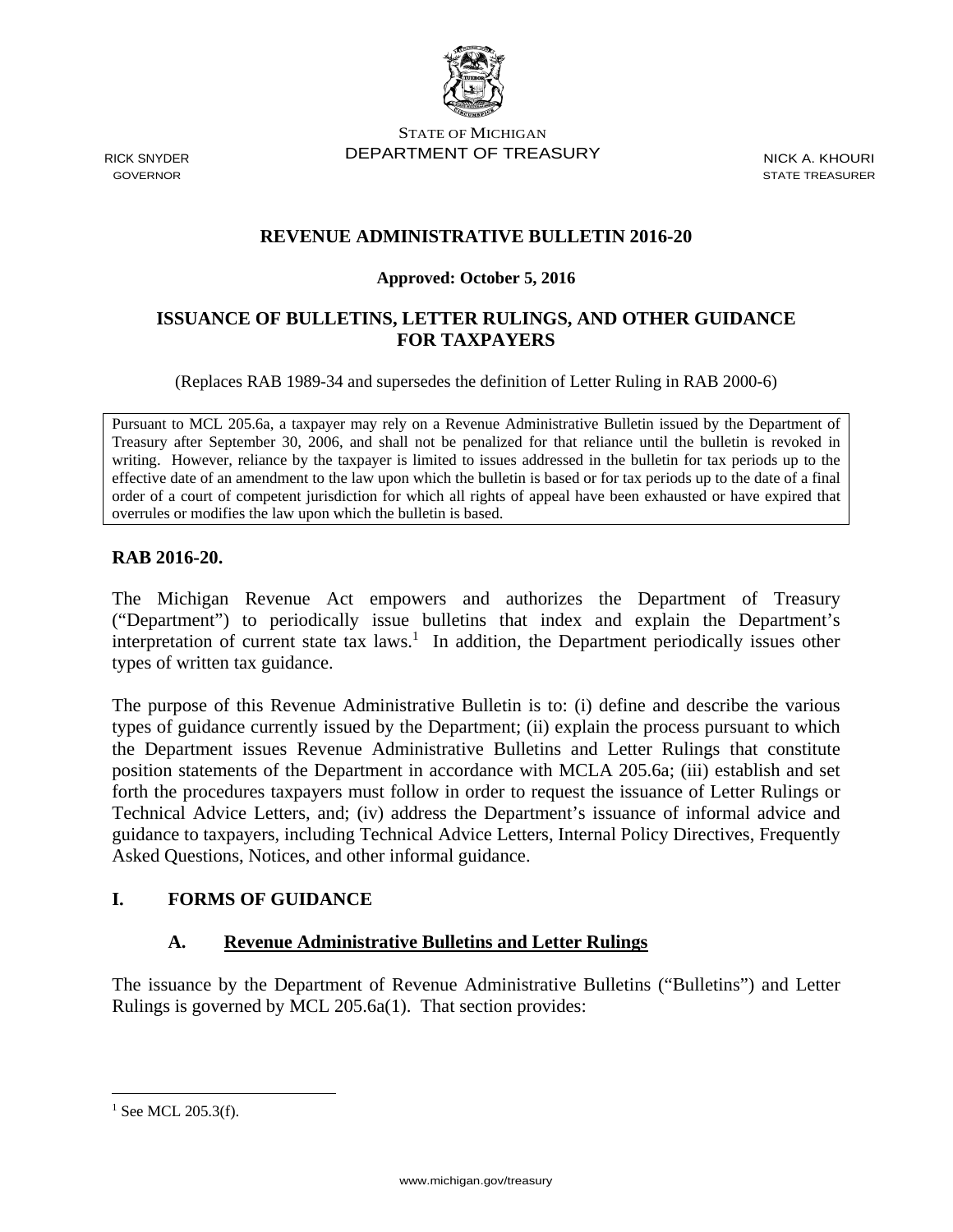A taxpayer may rely on a bulletin or letter ruling issued by the department after September 30, 2006 and shall not be penalized for that reliance until the bulletin or letter ruling is revoked in writing. However, that reliance by the taxpayer is limited to issues addressed in the bulletin or letter ruling for tax periods up to the effective date of an amendment to the law upon which the bulletin or letter ruling is based or for tax periods up to the date of a final order of a court of competent jurisdiction for which all rights of appeal have been exhausted or have expired that overrules or modifies the law upon which the bulletin or letter ruling is based.

The purpose of Bulletins and Letter Rulings is to provide advice and guidance to taxpayers and others regarding the Department's official interpretation and application of current Michigan tax laws, in accordance with both MCL 205.3(f) and MCL 205.6a. Bulletins and Letter Rulings are not subject to the Administrative Procedures Act of 1969.<sup>2</sup>

#### **1. Bulletins**

A Bulletin is a formal directive issued by the Department through the Bureau of Tax Policy. Its purpose is to promote and ensure uniform application of Michigan tax laws by Department personnel and to provide information and guidance to taxpayers. A Bulletin states the official position of the Department with respect to a specific and identified tax topic that the Department will follow and apply in the disposition of matters unless and until the Bulletin is revoked or modified. As provided in MCL 205.6a(1), a taxpayer may rely on the position of the Department as stated in a Bulletin issued by the Department after September 30, 2006, until the Bulletin is revoked in writing. Accordingly, Bulletins are published on the Department's website and are binding upon the Department. Reliance by taxpayers, however, is limited to issues addressed in the Bulletin for tax periods up to the effective date of an amendment to the law upon which the Bulletin is based or for tax periods up to the date of a final order of a court of competent jurisdiction for which all rights of appeal have been exhausted or have expired that overrules or modifies the law upon which the Bulletin is based. Therefore, a taxpayer must necessarily consider the effects of subsequent legislation, regulations, court decisions, and Bulletins when relying on a Bulletin.

"Reliance" in the context of a Bulletin means that a taxpayer can cite to an applicable, unrevoked Bulletin to assert successfully that the taxpayer owes less in tax liability than the Department has stated that the taxpayer owes, or to assert the validity of a claim for refund. However, if a legal interpretation or position taken by the Department in a Bulletin is found by an appellate court, in a decision having precedential effect, to be contrary to or inconsistent with applicable law, that Bulletin is automatically and retroactively revoked to the extent that the Bulletin is inconsistent with the court's final interpretation of the  $law$ <sup>3</sup>. In such cases, taxpayers who acted in accordance with the legal interpretation or position expressed in the Bulletin will be liable for any increased tax liability and associated interest resulting from the Department's changed interpretation or position, but penalty will not be imposed.

 $^2$  MCL 24.201 *et seq.*<br><sup>3</sup> The Department is r.

 *Laboratories v Dept of Treasury*, 233 Mich App 286 (1998). The Department is required to give precedential judicial decisions full and complete retroactive effect. *See Syntex*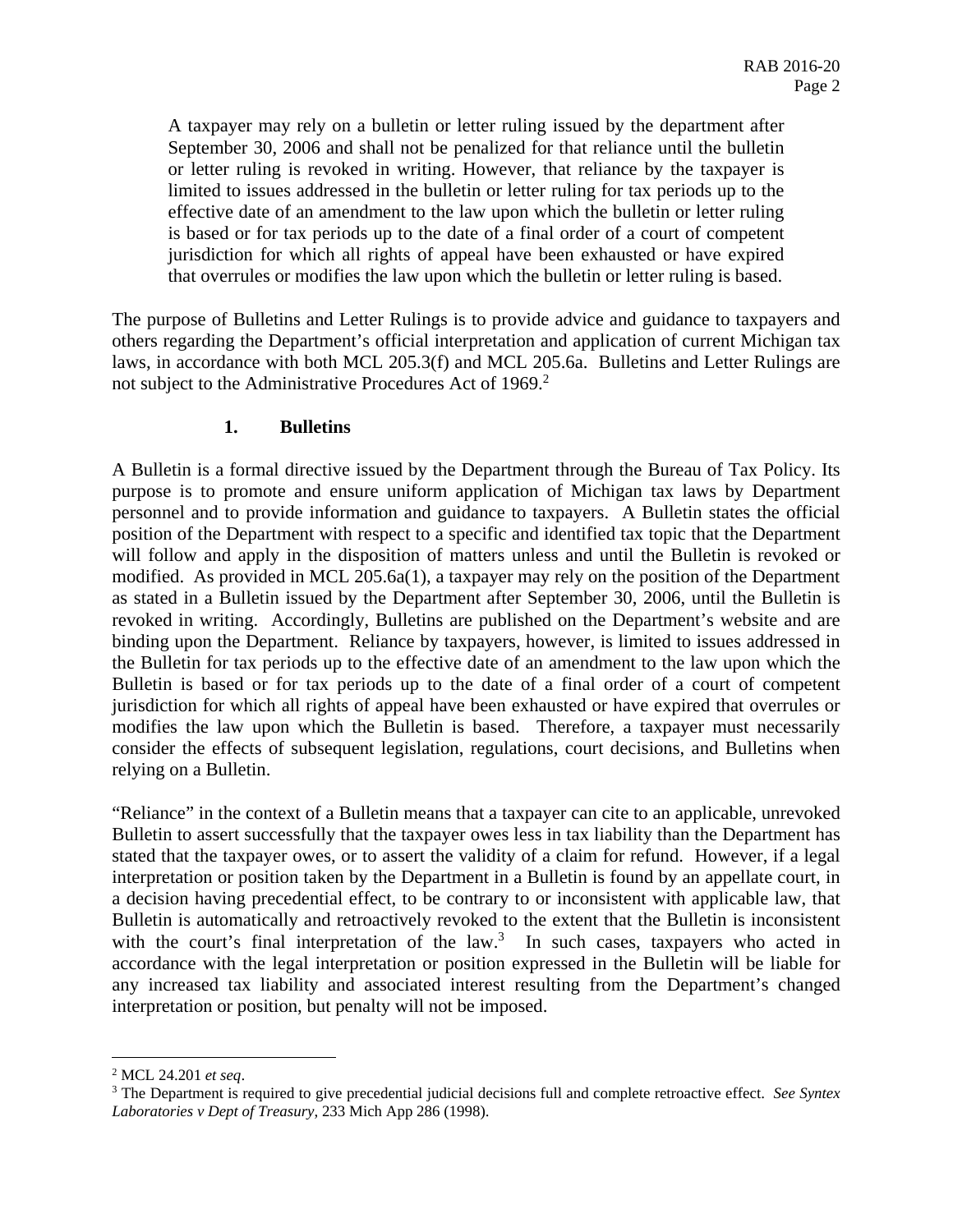## **2. Letter Rulings**

A Letter Ruling is formal correspondence that expresses the position of the Department on one or more specific, identified tax matters. A Letter Ruling is issued by the Treasurer or Deputy Treasurer through the Bureau of Tax Policy in response to a request from a named taxpayer. A Letter Ruling sets forth the Department's position on a particular tax issue related to a specific future transaction involving the taxpayer, and not a hypothetical transaction. The position of the Department as set forth in a Letter Ruling is based on authority such as statutes, rules, regulations, and court decisions having precedential value. By statute, a Letter Ruling is prospective in nature.<sup>4</sup> It provides the requesting taxpayer with assurance regarding the tax consequences of a specific future transaction. The requesting taxpayer may rely upon the Letter Ruling only if the facts provided to the Department are accurate and complete and the described transaction is carried out as proposed. As provided in MCL 205.6a(1), other taxpayers may rely on the position of the Department as stated in a Letter Ruling issued by the Department after September 30, 2006, until the Letter Ruling is revoked in writing. Such reliance, however, is limited to the specific issues addressed in the Letter Ruling, and the relying taxpayer's facts and circumstances must be substantially similar to those described in the Letter Ruling. Further, reliance is limited to the tax period up to the effective date of an amendment to the law upon which the Letter Ruling is based or for tax periods up to the date of a final order of a court of competent jurisdiction for which all rights of appeal have been exhausted or have expired that overrules or modifies the law upon which the Letter Ruing is based. Letter Rulings are published on the Department's website, although they are edited to remove any identifying taxpayer information.

"Reliance" in the context of a Letter Ruling means that a taxpayer can cite to an applicable, unrevoked Letter Ruling to assert successfully that the taxpayer owes less in tax liability than the Department has stated that the taxpayer owes, or to assert the validity of a claim for refund. However, if a legal interpretation or position taken by the Department in a Letter Ruling is found by an appellate court, in a decision having precedential effect, to be contrary to or inconsistent with applicable law, that Letter Ruling is automatically and retroactively revoked to the extent that the Letter Ruling is inconsistent with the court's final interpretation of the law.<sup>5</sup> In such cases, taxpayers who acted in accordance with the legal interpretation or position expressed in the Letter Ruling will be liable for any increased tax liability and associated interest resulting from the Department's changed interpretation or position, but penalty will not be imposed.

# **B. Technical Advice Letters**

A Technical Advice Letter is informal correspondence released by a Division or Bureau of the Department. It is issued in response to a request from an identified taxpayer for technical assistance with respect to a discrete tax issue. Technical Advice Letters can be, but are not necessarily, prospective in nature. The position of the Department as set forth in a Technical Advice Letter is based on authority such as statutes, rules, regulations, and court decisions having precedential value. If the taxpayer has not been identified in the request, a Technical Advice Letter will not be issued. Because of the volume of Technical Advice Letters issued each

 $4$  MCL 205.6a(2)(b).

<sup>5</sup> See footnote 3, *supra*.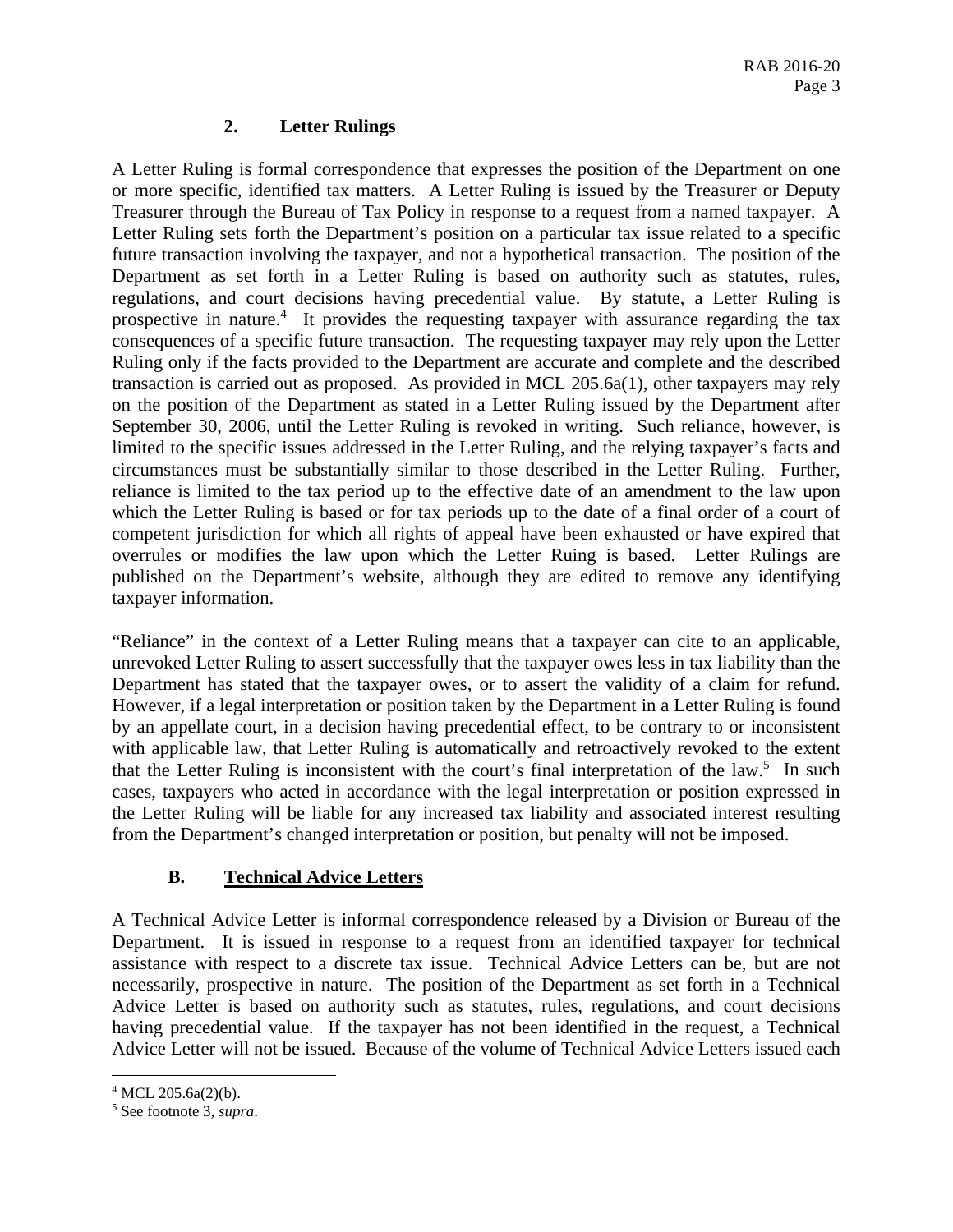year and their more informal nature, only Technical Advice Letters issued by the Tax Policy Division of the Bureau of Tax Policy will be published on the Department's website. Published Technical Advice Letters will be edited to remove any identifying taxpayer information. Only the specific taxpayer identified in a Technical Advice Letter may rely upon the letter and the position of the Department as set forth therein.

"Reliance" in this context means that only the requesting taxpayer can cite to the Technical Advice Letter received from the Department to assert successfully that the taxpayer owes less in tax liability than the Department has stated that the taxpayer owes, or to assert the validity of a claim for refund. However, if a legal interpretation or position taken by the Department in a Technical Advice Letter is found by an appellate court, in a decision having precedential effect, to be contrary to or inconsistent with applicable law, that Technical Advice Letter is automatically and retroactively revoked to the extent that the Technical Advice Letter is inconsistent with the court's final interpretation of the law.<sup>6</sup> In such cases, the requesting taxpayer will be liable for any increased tax liability and associated interest resulting from the Department's changed interpretation or position, but penalty will not be imposed.

# **C. Internal Policy Directives**

Internal Policy Directives are prepared in order to provide internal guidance to Department personnel to insure uniformity in tax administration. They explain how Department personnel should handle matters involving a specific and typically narrow tax issue; for instance, an Internal Policy Directive might explain the basis of eligibility for a statutory exemption from tax and outline the type of documentation that a taxpayer must produce in order to demonstrate entitlement to the exemption. Internal Policy Directives are available to the public on the Department's website; however, these documents are provided for general informational purposes only. Because Internal Policy Directives have an internal focus, they are not designed to be relied upon by taxpayers. Accordingly, a taxpayer may not validly cite to an Internal Policy Directive in asserting that the taxpayer owes less in tax liability than the Department has stated that the taxpayer owes, or to assert the validity of a claim for refund. Whether it is reasonable for a taxpayer to have relied upon guidance set forth in an Internal Policy Directive and thereby avoid the imposition of penalty will depend upon the facts and circumstances of each case. Internal Policy Directives may be modified by the Department and any such modification may be applied to all open tax periods.

# **D. Notices**

Periodically, the Department publishes Notices to taxpayers on its website. Notices are typically brief, and are intended to notify taxpayers in a rapid and efficient manner about a specific tax issue, such as a recent change in tax law or the immediate ramifications of a recent court decision. Often, but not always, the information contained in a Notice is subsumed in a later, more formal piece of guidance, such as a Bulletin or a promulgated rule. Notices are provided for informational purposes only and are not designed to be relied upon by taxpayers. Furthermore, Notices are not to be construed as promulgated rules, Bulletins or Letter Rulings

<sup>6</sup> See footnote 3, *supra*.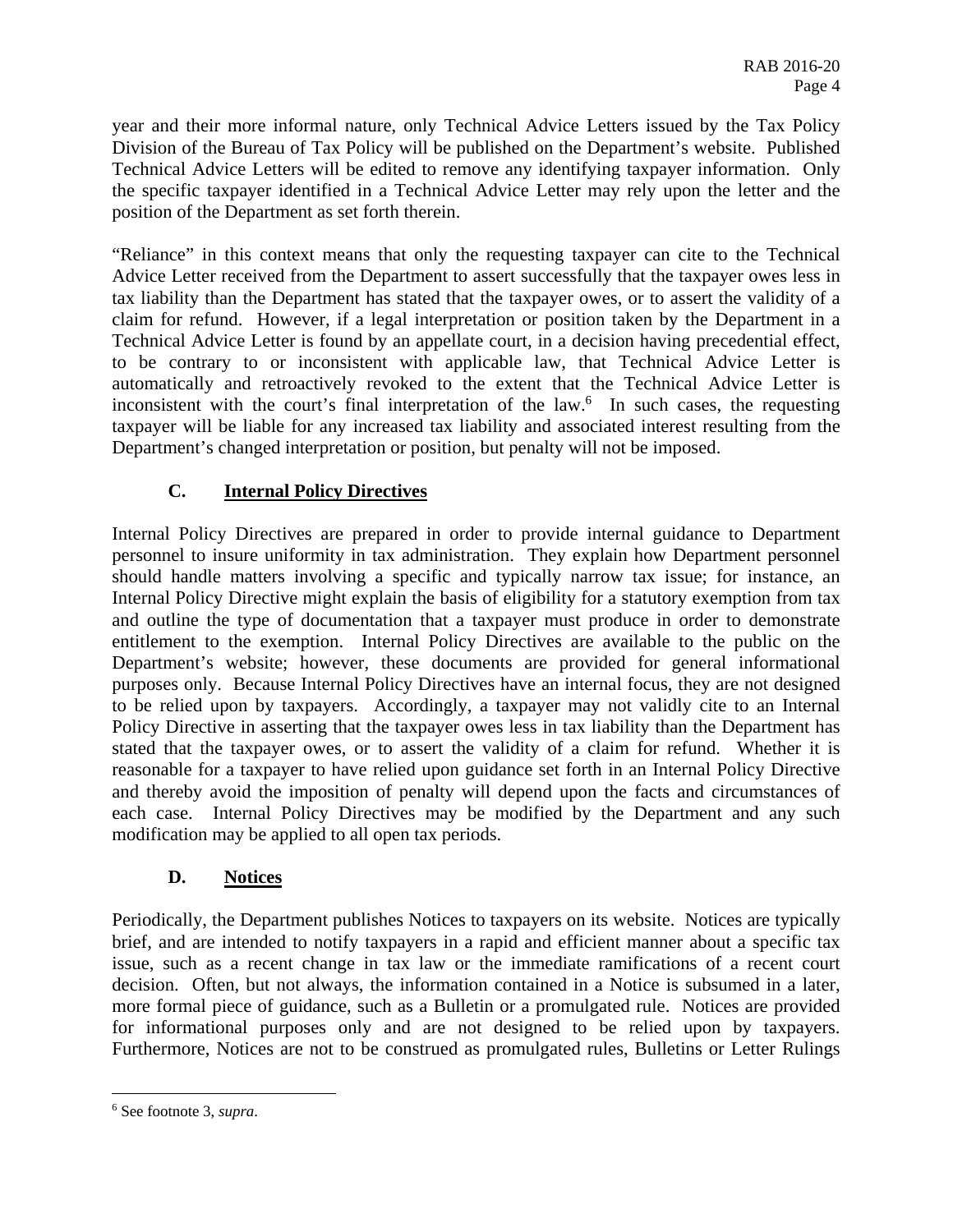issued by the Department, and are subject to revision pursuant to the effect of legislation, court decisions, regulations and official statements of the Department. A taxpayer may not validly cite to a Notice in asserting that the taxpayer owes less in tax liability than the Department has stated that the taxpayer owes, or to assert the validity of a claim for refund. Whether it is reasonable for a taxpayer to have relied upon guidance set forth in a Notice and thereby avoid the imposition of penalty will depend upon the facts and circumstances of each case.

### **E. Brochures Explaining Taxpayers' Rights and Responsibilities**

In accordance with MCL 205.5, the Department prepares brochures that explain taxpayers' rights and responsibilities with respect to actions of the Department in administering or enforcing Michigan tax laws. These brochures, which are sent to taxpayers at the commencement of an audit and with certain communications from the Department regarding the determination of taxes due, are prepared for informational purposes only. The brochures summarize important provisions of the Michigan Revenue Act, and are intended to help clarify taxpayer rights and responsibilities. While the brochures are updated to reflect relevant statutory changes, the brochures do not take the place of the law. A taxpayer may not validly cite to a departmental brochure in asserting that the taxpayer owes less in tax liability than the Department has stated that the taxpayer owes, or to assert the validity of a claim for refund. Whether it is reasonable for a taxpayer to have relied upon information set forth in a departmental brochure and thereby avoid the imposition of penalty will depend upon the facts and circumstances of each case.

## **F. Frequently Asked Questions (FAQs)**

questions received from taxpayers. FAOs are provided for informational purposes only. FAQs are issued periodically on various topics. Many are prepared in response to general Furthermore, FAQs are not to be construed as promulgated rules, Bulletins or Letter Rulings issued by the Department, and are subject to revision pursuant to the effect of legislation, court decisions, regulations and official statements of the Department. A taxpayer may not validly cite to an FAQ in asserting that the taxpayer owes less in tax liability than the Department has stated that the taxpayer owes, or to assert the validity of a claim for refund. Whether it is reasonable for a taxpayer to have relied upon guidance set forth in an FAQ and thereby avoid the imposition of penalty will depend upon the facts and circumstances of each case.

## **G. Other Informal Guidance**

The Department may also issue or provide other types of informal guidance to taxpayers. Such informal guidance includes: (i) responses to correspondence that fails to meet the requirements for the issuance of a Letter Ruling or a Technical Advice Letter; (ii) seminar presentations and similar talks given by Department personnel, together with written materials used or distributed in connection with such presentations; (iii) e-mail or other written responses from Department personnel to inquiries received from taxpayers via e-mail (such as inquiries sent to one of the Department's electronic mailboxes); (iv) other general correspondence from the Department; and (v) oral responses to telephone inquiries. These types of informal guidance are provided for general informational purposes only and are not intended to be relied upon by taxpayers. A taxpayer may not validly cite to informal guidance of the types described herein in asserting that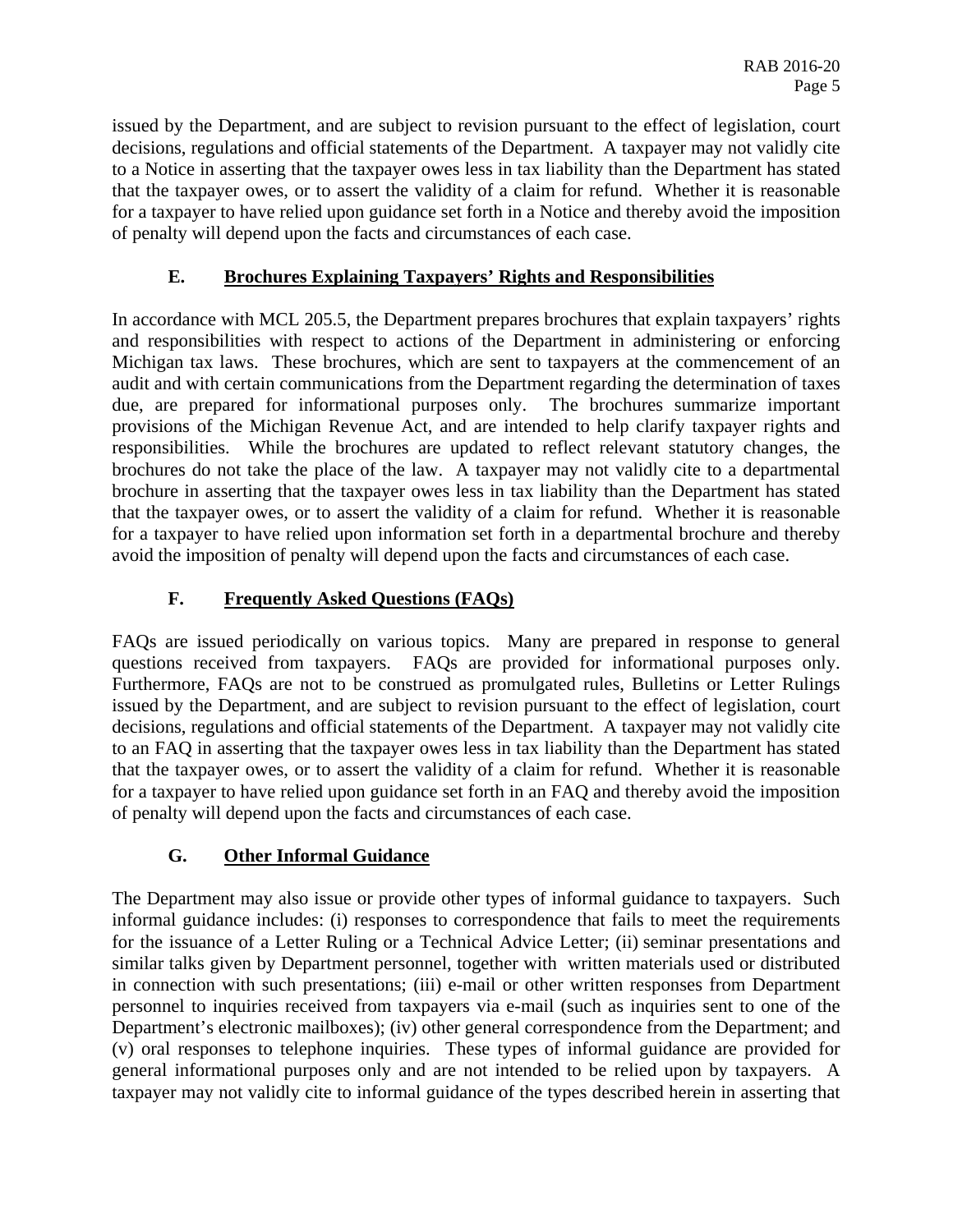the taxpayer owes less in tax liability than the Department has stated that the taxpayer owes, or to assert the validity of a claim for refund. Whether it is reasonable for a taxpayer to have relied upon such informal guidance and thereby avoid the imposition of penalty will depend upon the facts and circumstances of each case.

#### **II. OBTAINING A LETTER RULING**

#### **A. Procedure for Obtaining a Letter Ruling**

In order to obtain a Letter Ruling, a taxpayer must follow these procedures:

A taxpayer or the taxpayer's representative must submit a written request for a Letter Ruling to the Bureau of Tax Policy at 430 West Allegan Street, Lansing, MI 48922. The request must contain a complete and accurate account of the facts relating to a particular tax issue arising with respect to a planned future transaction. The request must include a written affirmation by the taxpayer that the issue in question is not currently being litigated or challenged in an informal conference of the Department or in any tribunal or court in this State, and that the issue is not currently being considered as part of an open audit of the taxpayer. Based upon this request, the Bureau of Tax Policy, in its sole discretion, will determine whether a Letter Ruling is the necessary and appropriate means to clarify the issue and whether the taxpayer has provided sufficient information for a Letter Ruling to be issued.

In accordance with MCL  $205.6a(2)(b)$ , the taxpayer or the taxpayer's representative must include, at a minimum, the following information<sup>7</sup> in its request for a Letter Ruling:

- The name, address, telephone number, and taxpayer identification number of the taxpayer requesting the Letter Ruling.
- A completed Authorized Representative Declaration (Power of Attorney) (Form151) if the taxpayer is represented by a third party and such form/authorization is not currently on file with the Department.
- A statement of the specific question(s) to be answered or issue(s) to be addressed in the Letter Ruling.
- A complete and accurate statement of the facts relating to the identified transaction, including:
	- o a detailed description of the transaction;

- o the names, addresses, telephone numbers, and taxpayer identification numbers of the primary parties to the transaction;
- o a description of the taxpayer's business operations, and;

 of a product being sold by the taxpayer, it would not be possible to include specific identifying information about  $<sup>7</sup>$  The Department recognizes that, with respect to certain transactions, it may not be appropriate or necessary for the</sup> taxpayer or the taxpayer's representative to provide all of the listed items. For example, with respect to a request for a Letter Ruling regarding a future transaction that is expected to recur, such as the proper sales and use tax treatment the purchaser. In such cases, the taxpayer or the taxpayer's representative should include those items that are applicable to the particular request; however, the Bureau of Tax Policy may request additional information from the taxpayer as it deems necessary or appropriate.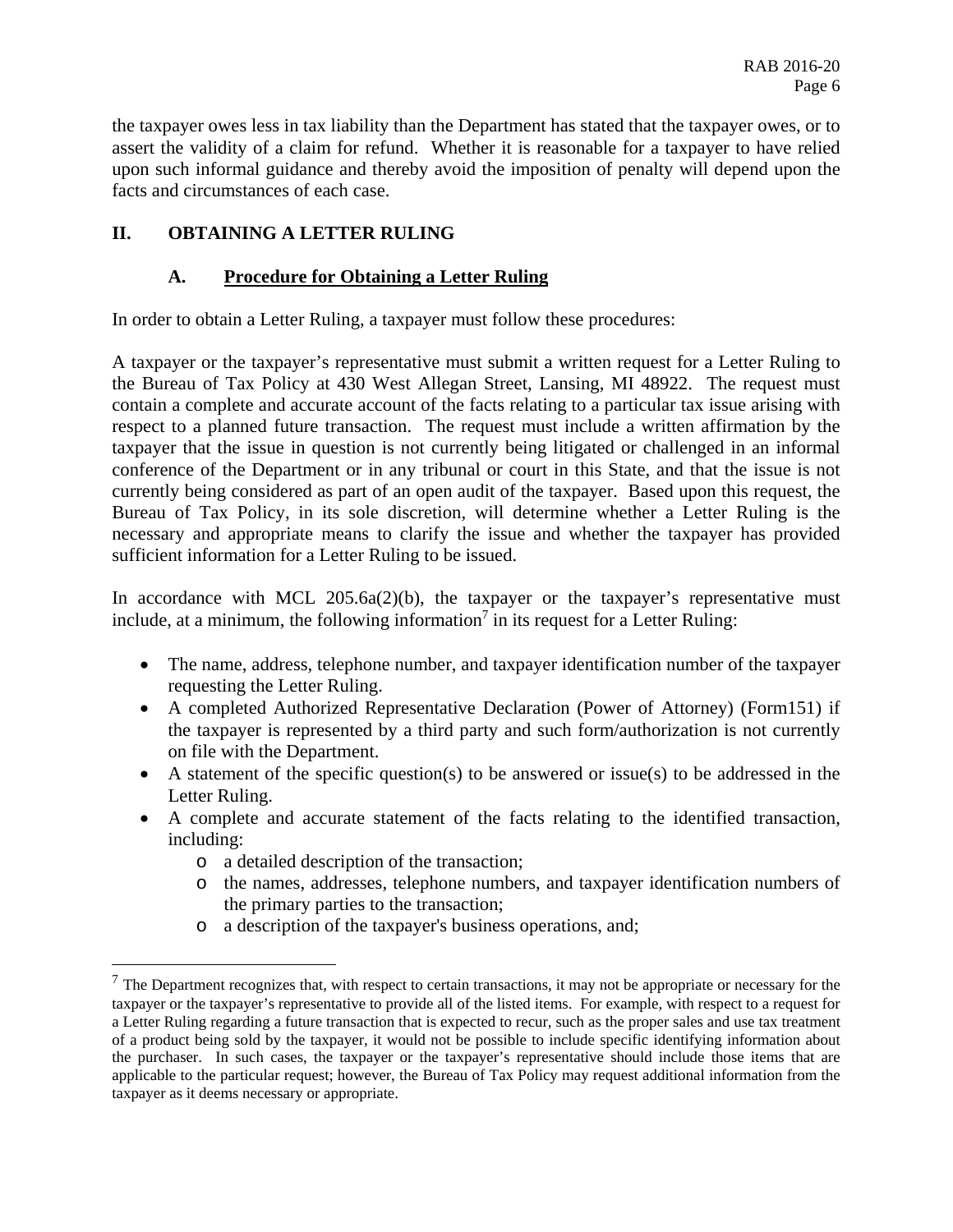- o a statement of the business reason(s) for the transaction.
- Copies of all contracts, agreements, instruments, and other documents pertinent to the transaction.
- An analysis of the facts and their bearing on the issue(s). If documents attached to the request contain material facts, these facts must be included in the taxpayer's analysis of facts in the request, rather than merely incorporated by reference.
- Citations to or copies of relevant statutes, rules, court decisions, advisory opinions, or other primary authorities that support or appear to support the position of the taxpayer requesting the Letter Ruling.
- A statement attesting:
	- o whether the taxpayer requesting the Letter Ruling has the same issue currently under audit or appeal with the Department or with any other taxing or revenue authority;
	- o whether the taxpayer requesting the Letter Ruling has been notified that an examination or audit is pending;
	- o whether the taxpayer requesting the Letter Ruling is litigating or challenging the issue in question in any tribunal or court of this state or in an informal conference granted by the Department under MCL 205.21;
	- o whether the Department, or any other taxing or revenue authority, has previously issued an advisory opinion on the tax issue(s) to be determined, the planned transaction, or any other part of the subject matter discussed in the request for the Letter Ruling (with copy attached, if so);
	- o whether the Attorney General's Office has been, or will be, requested to issue an opinion concerning the issue(s), and;
	- o that the requesting taxpayer agrees that, prior to the issuance of the Letter Ruling, if the taxpayer is notified of a pending examination or audit by the Department or other taxing or revenue authority, the taxpayer will promptly notify the Department of the pending examination.

The request for a Letter Ruling must be signed and dated by the requesting taxpayer or the taxpayer's representative. The request must be accompanied by the following attestation, *verbatim,* which must be signed and dated by the taxpayer:

"Under penalties of perjury, I declare that I have examined this request for a Letter Ruling, including all accompanying documents, and, to the best of my knowledge and belief, the request contains all the relevant facts relating to the request, and such facts are true, correct, and complete."

trustee or general partner who has personal knowledge of the facts as presented in the request. The person signing for a corporation must be an officer who has personal knowledge of the facts as presented in the request. The person signing for a trust or partnership must be, respectively, a The person signing for a limited liability company must be a member or manager who has personal knowledge of the facts as presented in the request.

A Letter Ruling issued through the Bureau of Tax Policy will be forwarded to the party requesting the Letter Ruling. All Letter Rulings will be published on the Department's website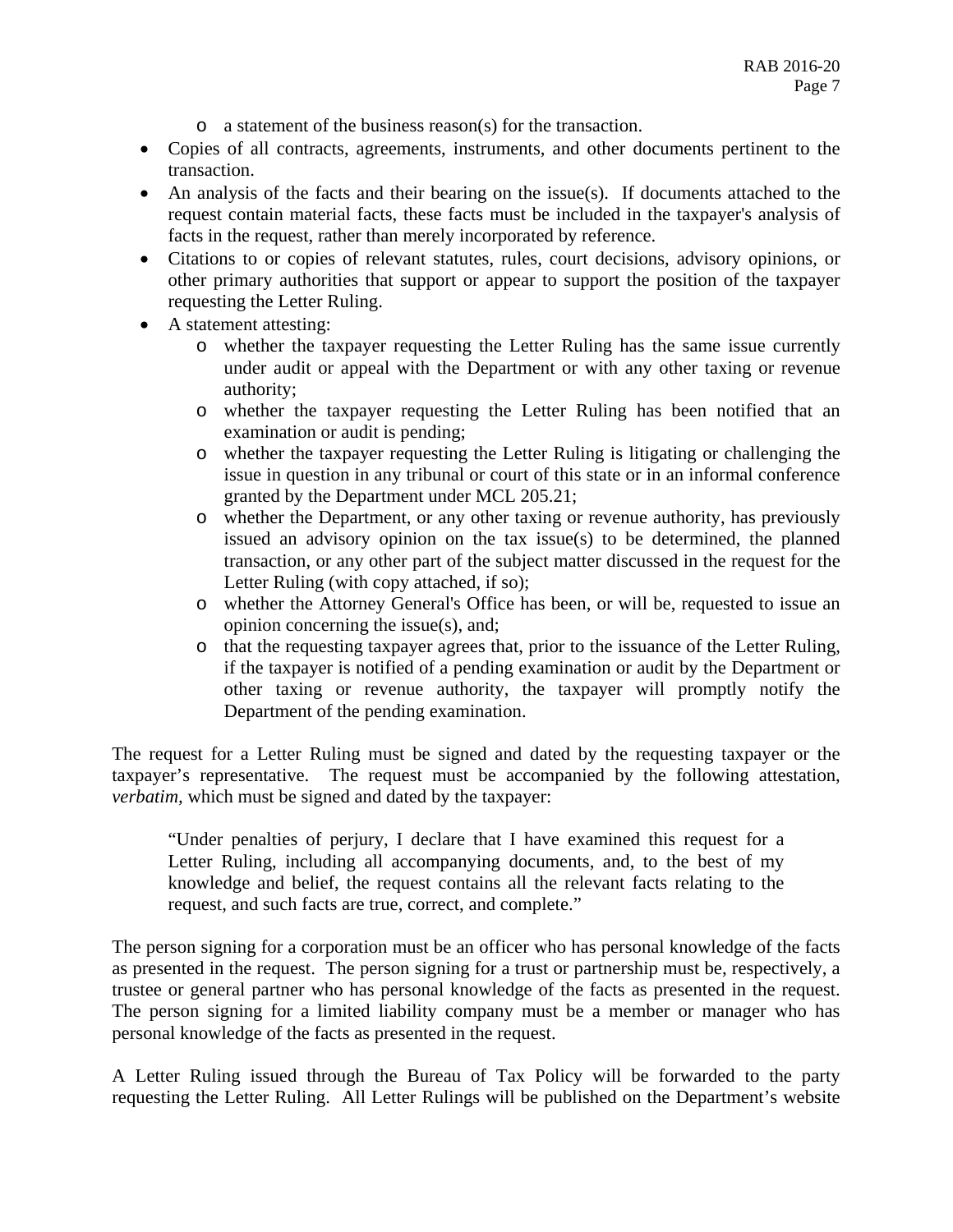after deletion of any matter identifying the taxpayer. A Letter Ruling will be clearly labeled "Letter Ruling." If it is determined that a Letter Ruling is not the necessary and appropriate means to resolve or clarify the issue presented in the request, or that the taxpayer has not provided sufficient information for a Letter Ruling to be issued, the Bureau of Tax Policy may, in its sole discretion, (i) issue a Technical Advice Letter or more informal correspondence addressing the issue, rather than a Letter Ruling, or (ii) request more information from the taxpayer.

### **B. Time for Issuance of Letter Ruling**

In general, the Department will endeavor to issue Letter Rulings within 60 days from the date that the request for Letter Ruling is received by the Department, or 60 days from the date that additional information, if requested, is provided by the taxpayer. This is only a guideline, however, as Letter Rulings addressing complex matters may take longer than 60 days to be issued.

## **III. OBTAINING A TECHNICAL ADVICE LETTER**

1

## **A. Procedure for Obtaining a Technical Advice Letter**

In order to obtain a Technical Advice Letter, a taxpayer must follow these procedures:

A taxpayer or the taxpayer's representative must submit a written request for a Technical Advice Letter to the Bureau of Tax Policy at 430 West Allegan Street, Lansing, MI 48922. The request must contain a complete and accurate account of the facts relating to a particular tax issue. The request must include a written affirmation by the taxpayer that the issue in question is not currently being litigated or challenged in an informal conference of the Department or in any tribunal or court in this State, and that the issue is not currently being considered as part of an open audit of the taxpayer. Based upon this request, the Bureau of Tax Policy, in its sole discretion, will determine whether the taxpayer has provided sufficient information for a Technical Advice Letter to be issued.

The taxpayer or the taxpayer's representative must include in its request for a Technical Advice Letter the same items of information required of a taxpayer requesting a Letter Ruling, as listed in Section II.A. of this Bulletin. $8$ 

 of a product being sold by the taxpayer, it would not be possible to include specific identifying information about <sup>8</sup> The Department recognizes that, with respect to certain transactions, it may not be appropriate or necessary for the taxpayer or the taxpayer's representative to provide all of the listed items. For example, with respect to a request for a Letter Ruling regarding a future transaction that is expected to recur, such as the proper sales and use tax treatment the purchaser. In such cases, the taxpayer or the taxpayer's representative should include those items that are applicable to the particular request; however, the Bureau of Tax Policy may request additional information from the taxpayer as it deems necessary or appropriate.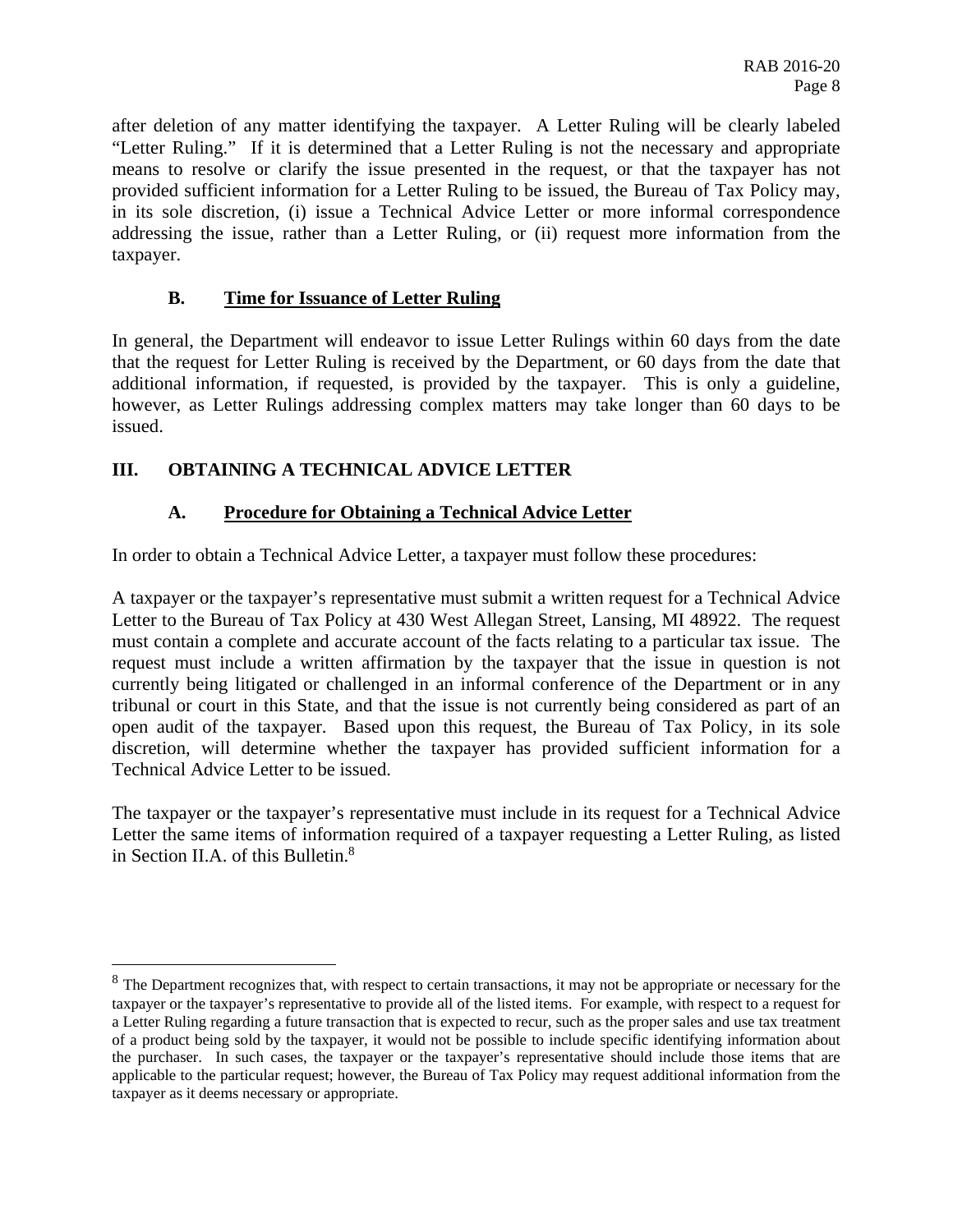The request for a Technical Advice Letter must be signed and dated by the requesting taxpayer or the taxpayer's representative. The request must be accompanied by the following attestation, *verbatim,* which must be signed and dated by the taxpayer:

"Under penalties of perjury, I declare that I have examined this request for a Technical Advice Letter, including all accompanying documents, and, to the best of my knowledge and belief, the request contains all the relevant facts relating to the request, and such facts are true, correct, and complete."

The person signing for a corporation must be an officer who has personal knowledge of the facts as presented in the request. The person signing for a trust or partnership must be, respectively, a trustee or general partner who has personal knowledge of the facts as presented in the request. The person signing for a limited liability company must be a member or manager who has personal knowledge of the facts as presented in the request.

A Technical Advice Letter will be forwarded to the party requesting the Technical Advice Letter, and will be clearly labeled "Technical Advice Letter." If it is determined that the taxpayer has not provided sufficient information for a Technical Advice Letter to be issued, the issuing Division or Bureau may, in its sole discretion, (i) issue a more informal piece of correspondence addressing the issue, rather than a Technical Advice Letter, or (ii) request more information from the taxpayer. If the taxpayer has not been identified in the request, a Technical Advice Letter will not be issued.

## **B. Time for Issuance of Technical Advice Letter**

In general, the Department will endeavor to issue Technical Advice Letters within 60 days from the date that the request for Technical Advice Letter is received by the Department, or 60 days from the date that additional information, if requested, is provided by the taxpayer. This is only a guideline, however, as Technical Advice Letters addressing complex matters may take longer than 60 days to be issued.

## **IV. REVOCATION OF BULLETINS AND LETTER RULINGS**

A Bulletin or Letter Ruling may be revoked by the Department, in whole or in part, under the following conditions:

- The statutory provision supporting the Bulletin or Letter Ruling has been amended or repealed, or has been authoritatively construed by an appellate court decision having precedential effect.
- The substance of the Bulletin or Letter Ruling has been incorporated into a statute, or into a rule promulgated by the Department.
- The Department determines that another pertinent reason exists to revoke the Bulletin or Letter Ruling.